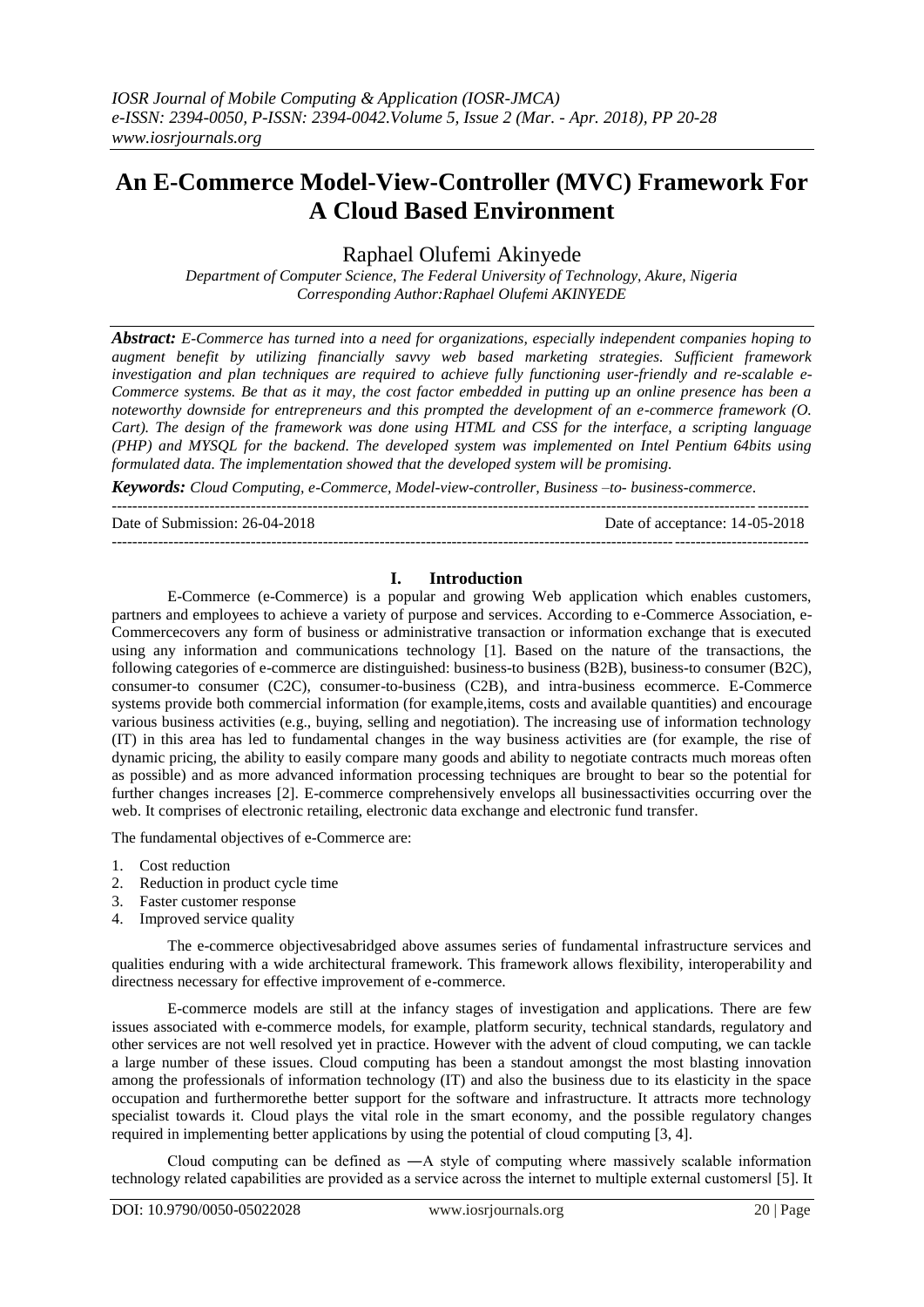is an evolution from distributed computing system, consisting of collection of inter-connected and virtualized computers that provide services dynamically as one or more unified computing resources based on service level agreements (SLA).

Cloud Computing on the other hand is a broad array of web-based services aimed at allowing users to obtain a wide range of functional capabilities on a 'pay-as-you-go' basis that previously required tremendous hardware/software investments and professional skills to acquire. Cloud computing is the realization of the earlier ideals of utility computing without the technical complexities or complicated deployment worries. [6, 7].

The term ―cloud computing refers to a set of large scale Internet-based technology through which information is stored in servers and provided as a service (Software as a Service (SaaS), Platform as a Service (PaaS), Infrastructure as a Service(IaaS)) and on-demand to clients (from the ―clouds). Firms will be able to rent computing power (both hardware and software) and storage from a service provider and to pay on demand, as new generation of network structure is becoming an adoptable technology for many of the organizations and businesses with its dynamic scalability and usage of virtualized resources as a service through the Internet. It defines a new way of delivering computing resources.

The main advantage of cloud computing is the new technology that it gives the low cost implementation for infrastructure (hardware, Software and license for all) and some higher business units like Google and Microsoft which offer the cloud for free of cost for the education systems and business application. The cloud computing as a new service model, with network storage, on-demand access to nature, provides a new information resource sharing and processing mechanisms. In the existing conditions, cloud computing framework allows enterprises with less investment to have access to ecommerce business applications (B2B and B2C). Currently, the combination of e-commerce and cloud computing research focuses on the technical level; therefore, cloud computing based e-commerce application framework will have a high practical value [8,9, 10].

Many business companies do not have the resources and infrastructure needed to run top e- commerce solution. Usually, e-commerce systems are developed as distributed applications, but this is not necessary so. The architecture of a distributed e-commerce system includes software components, like the client application, an application server and database server and the necessary hardware components, client computer, communication infrastructure and servers [11].

Now days, Cloud Computing and e-commerce are two catchwords and are emerged as important technologies. These technologies have received attention from the service industries and research communities.

## **II. Related Work**

Cloud computing for e-commerce had drawn a significant amount of attention for many researchers for the recent years provided various cloud computing e-commerce models and security challenges related to the sensitive information [12]. Different cloud computing e-business models and security challenges in network were also addressed. The opportunities based on cloud security for IT persons like data theft, damage and leakage were considered.

In [13]'s research was based on trust evaluation model based on cloud model for C2C e-commerce. The work attempted to solve the problem of transaction security in C2C e-commerce. He foreseen an assessment model based on cloud model theory by means of using the algorithm of the merger of the trust cloud and the similarity computing of the trust cloud, sub-attribute valuation and extensive valuation is accomplished. The two sides of transaction got strategic advices. Experiments showed that the technique of valuation model was pragmatic and substantial. This model was not only applied to C2C e-commerce, but also a valuable method was provided for trust valuation in opened network.

In [12]'swork was based on cloud computing e-commerce models and its security. The research presented the ideas, origin and development pattern of cloud computing and based on this issues, analyzing the e-commerce models. To stay coordinated and adaptable in changing business environments, enterprises need to consider Cloud technologies. Cloud offers the coveted versatility and operational readiness for e-commerce platform providers to drive customer loyalty and increase transactions. Be that as it may, business choices are frequently affected by various variables (factors), for example, costs, infrastructure, security, interoperability and compliance.

In [8]'swork presented e-commerce application model based on cloud computing. The work came with the issue of e-commerce and the downtime of resources by establishing the framework of e-commerce application based on cloud computing service model environment.

In [9] an e-commerce model for the cloud computing environment was designed and implemented; he proposed a framework to enhance the web based commerce in the cloud computing environment. He developed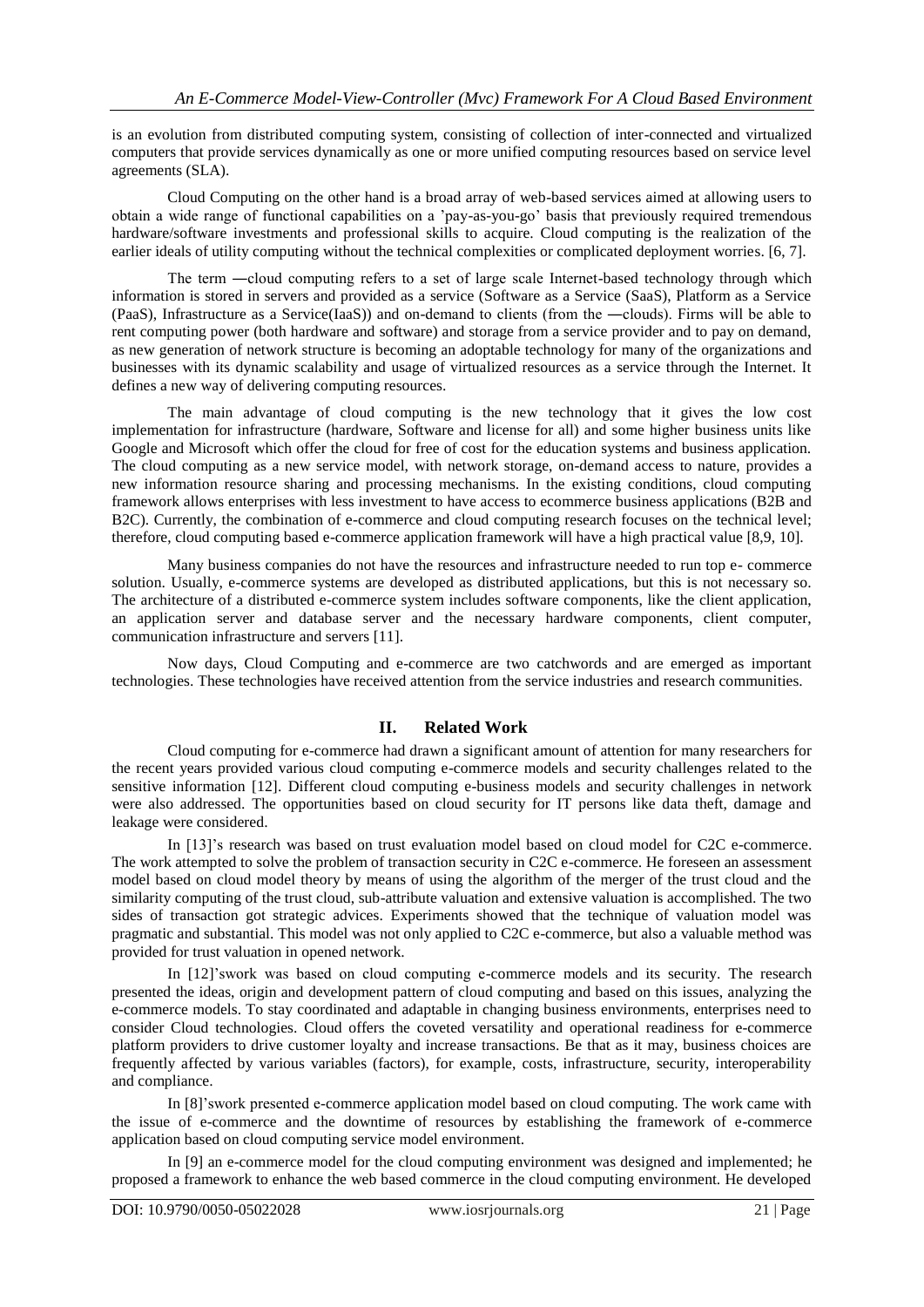a new model for the problem exploration and parsed related issues on e-commerce development model based on cloud computing. Wang's target was to suggest the essential idea of creating contemporary e-business models based on cloud computing, and investigating corresponding issues and appropriate solutions and show how to use the influence of cloud computing.

In [14], a multi-channel online selling syndicates based on cloud structure was developed. The work designed and implemented an online selling syndicates system with spring framework and several Apache open source projects for market based on Software as a Service (SaaS) model. Analysis of customers' requirement, multi-channel and multi-tenant are bolstered by the system. For IT asset to business idea, a controller cluster mode was designed to decentralise the statue control of cloud computing. Two fast check algorithms were designed to serve the efficient control.

In [15] a cloud based analytics framework for the world's largest B2B e-commerce service provider was engineered; Mindtree engineered a Cloud based analytics framework for a leading provider of B2B ecommerce services globally. The customer works for 30,000+ businesses which includes 70% of Fortune 500 enterprises. They operate a highly reliable and secure global network services platform that makes it possible for these enterprises to conduct business together in real time.

## **III. Proposed E-Commerce Framework Based On Cloud Computing**

Project Design - To build a successful and easy to modify ecommerce framework, accurate and well supported decisions needs to be taken particularly the software and applications to use as the basis for the development activities. Explained below are some of the tools used to complete this project.

Open Cart-The implemented framework is developed using open cart, an online resource that was built to make life easier for merchants and customers to interact. Based in an Open Source environment, OpenCart just like this ecommerce framework uses mysql as the database engine and has very reduced execution cost associated.

Here are a few benefits that come from using Open Cart:

Plugins. The Open Cart system offers you a wide variety of plugins which helps customize your website to meet the needs of your business and your customers' needs as well.

Support. The Open Cart community is pretty substantial. You'll have access to technical support for those sticky questions that you just can't seem to get answered. There are community forums where fellow Open Cart users and some skilled programmers are always happy to give you input, as well.

Cost. Thanks to the Open Source platform from which this program was born, you can download and use Open Cart free of charge. For most small business online stores, the initial out-of-the-box version will work just fine, and that version will cost you nothing.

PHP (Hypertext Preprocessor)- is an open source technology for building dynamic, interactive web content and used to Generate Dynamic Web Content. It is a widely-used general-purpose scripting language that is especially suited for web development and can be embedded into HTML.

PHP is available for free download at its official web site.

The following factors led to the success:

- 1. PHP is free; especially when combined with Linux server software, PHP can prove to be a very costefficient technology to build dynamic web content.
- 2. PHP has a shorter learning curve than other scripting languages.
- 3. The PHP community is agile. Many useful helper libraries or new versions of the existing libraries are being developed (such as those you can find in the PEAR repository or at http://www.phpclasses.org), and new features are added frequently.
- 4. PHP works very well on a variety of web servers and operating systems (Unix-like platforms, Windows, and Mac OS).
- Apache Web Server Apache provides users, developers and web administrators with various advantages, some of these are explained as follow:
- 1. Features: Apache has various useful features, including implementation of the latest protocols.
- 2. Customizable: Apache's modular architecture allows you to build a server that is —made to measure.
- 3. Administration: Apache configuration files are in ASCII, have a simple format, and can be edited using any text editor. They are transferable, so one can effectively clone a server. One can control the server from command line, which makes remote administration very convenient.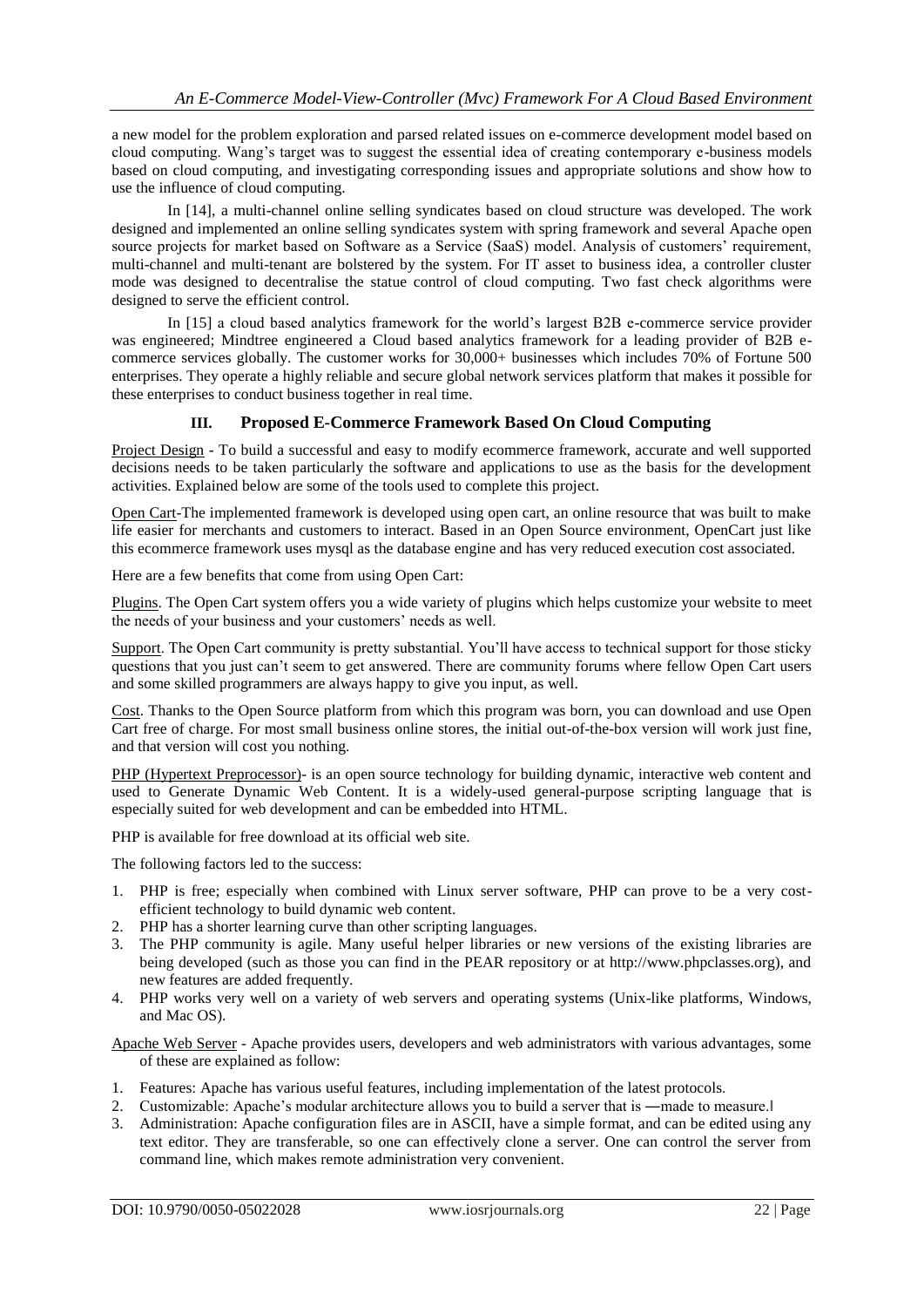- 4. Extensible: Apache server and API source code are open to public. If there is any feature that you want but does not exist in Apache, you can write your own server module to implement it.
- 5. Efficient: A lot of effort has been put into optimizing the Apache's C code for performance. As a result, it runs faster and consumes less systems resources than many other servers.
- 6. Portability: Apache runs on a wide variety of operating systems, including all variants of UNIX, Windows 9x/NT, MacOS (on PowerPC), and various others.
- 7. Stability/Reliability: Apache's source code is open to public. When any bugs are found, they are often quickly communicated, and rapidly fixed. Updates are made and announced thereafter. This has resulted in Apache becoming more and more stable, and hence reliable, server over the time.
- MySQL Database In this project, MySQL database is deployed as the backend database. It is an open source (i.e. free to use) database management system. The features of MySQL which made it the most suitable for the purpose of this project work are given below:
- 1. MySQL is a relational database management system. A relational database stores information in different tables, rather than in one giant table. These tables can be referenced to each other, to access and maintain data easily.
- 2. MySQL is open source database system. The database software can be used and modify by anyone according to their needs.
- 3. It is fast, reliable and easy to use. To improve the performance, MySQL is multithreaded database engine. A multithreaded application performs many tasks at the same time as if multiple instances of that application were running simultaneously.

In being multithreaded MySQL has many advantages. A separate thread handles each incoming connection with an extra thread that is always running to manage the connections. Multiple clients can perform read operations simultaneously, but while writing, only hold up another client that needs access to the data being updated. Even though the threads share the same process space, they execute individually and because of this separation, multiprocessor machines can spread the thread across many CPUs as long as the host operating system supports multiple CPUs. Multithreading is the key feature to support MySQL performance design goals. It is the core feature around which MySQL is built.

Notepad++ was used for writing codes.



**Figure 1: Typical E-commerce Process Flow Chart**

## **IV. System Detailed Architecture**

E-commerce frameworks must be based on a strong architectural model. Usually, they make heavy use of interfaces and design patterns like

- 1. Dependency Injection (make components independent of used object implementation)
- 2. Factories (create objects at a central place that instantiates the actual implementation)
- 3. Decorators (dynamically add functionality to existing objects)

A ―design pattern‖ is re-usable solution that solves similar software design problems in an elegant way. They require programming language templates which enforce public class methods and their signatures called ―interfaces‖.

In general a framework is intended to define and create tools that integrate the information found in today's closed systems and allows the development of e-commerce applications. It is important to understand that the aim of the architectural framework itself is not to build new database management systems, data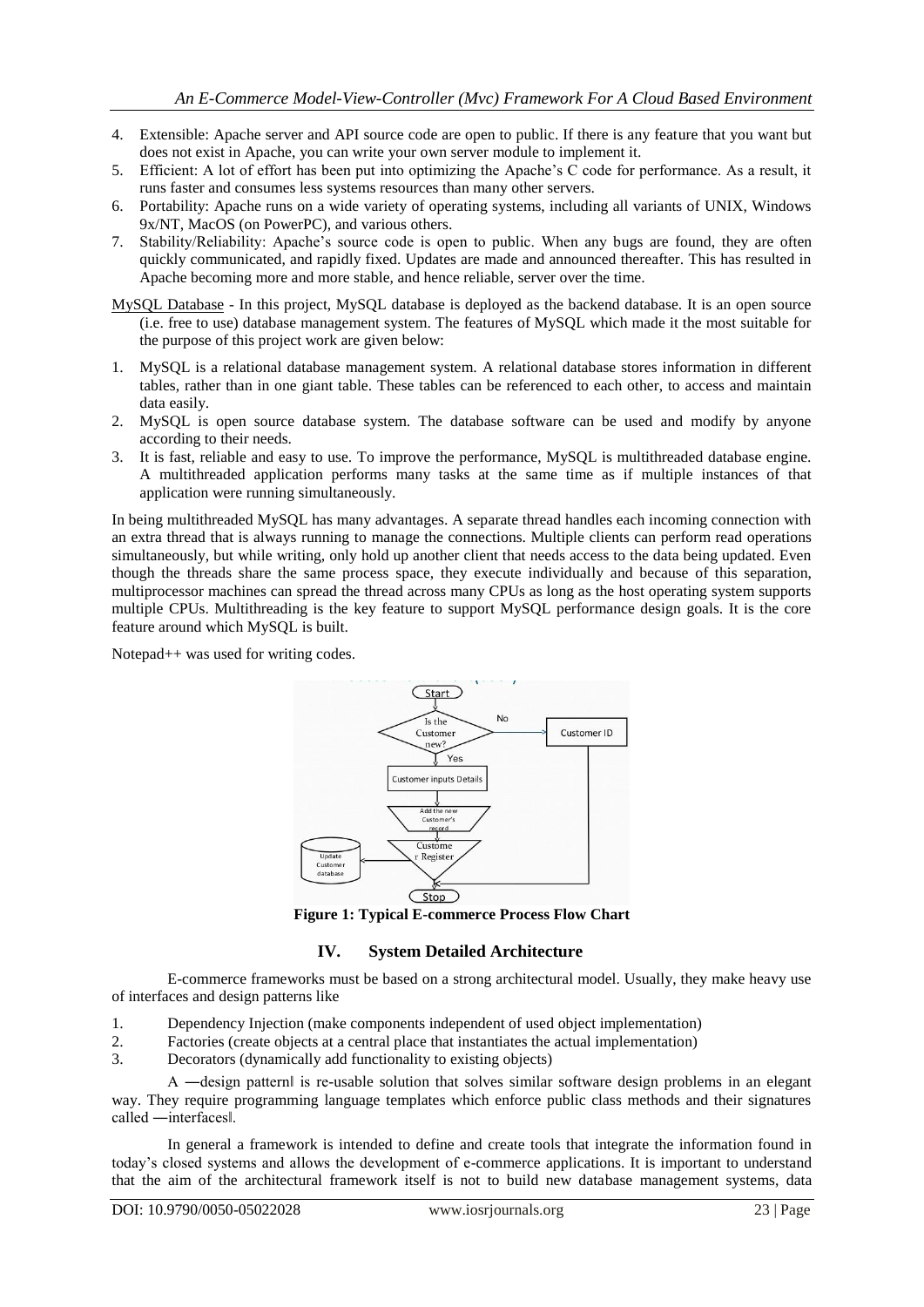repository, computer languages, software agent-based transaction monitors or communication protocols. Rather the architecture should focus on synthesizing the various existing resources like DBMS, data repository, computer languages, software agent based transaction, monitors or communication protocols to facilitate the integration of data and software for better application.

For the purpose of this project, the architecture of the e-commerce framework is based on the Model-View-Controller (MVC) which is a software architecture widely used in the development of web applications or software. The MVC supports efficiency and consistency to a reasonable level. ASP.NET, Django and Ruby on Rails which are the commonly used frameworks adopt the use of MVC architecture.

Following the MVC structure, the main types of functionality in the web application are grouped into three main files: models, views, and controller. This enables for each one of the portion to be designed, implemented and tested independently from one another. It also helps keep the code organized i.e. find a portion easily, make corrections or alterations easily and add new functionality with ease.

**MVC** is a pattern for the architecture of a software application. It separates an application into the following components:

- 1. **Models** for handling data and business logic. It is responsible for holding the functions and variables that are involved with what it is representing. It functions more like a class in the OOP.
- 2. **Controllers** for handling the user interface and application by taking input from the user, sending it to the model to get the appropriate output and then sendingit to the view to display the response to the user
- 3. **Views** for handling graphical user interface objects and presentation. It will contain the markup, CSS, HTML amongst others used in the creation of the web page.

Figures 2 and 3 represent how the model-view-controller architecture works.This separation results in user requests being processed as follows:

- 1. The browser (on the client) sends a request for a page to the controller on the server.
- 2. The controller retrieves the data it needs from the model in order to respond to the request.
- 3. The controller retrieves the data it needs  $\frac{1}{2}$ <br>3. The controller gives the retrieved data to the view.
- 4. The view is rendered and sent back to the client for the browser to display.



**Figure 2: MVCtheory process for the architecture of a software application**



**Figure 3: Framework MVC Architecture Pattern (Adopted from [16])**

## **V. Implementation**

This framework was developed by building on the existing open cart platform. For unique identification, the system is called O.CART. The O. Cart framework is divided into two (2) broad category phases namely the Admin page (the back end database) and the Store page (front end webpage). The back end database allows the storage of user information, adding and editing product catalogue, and sales amongst others.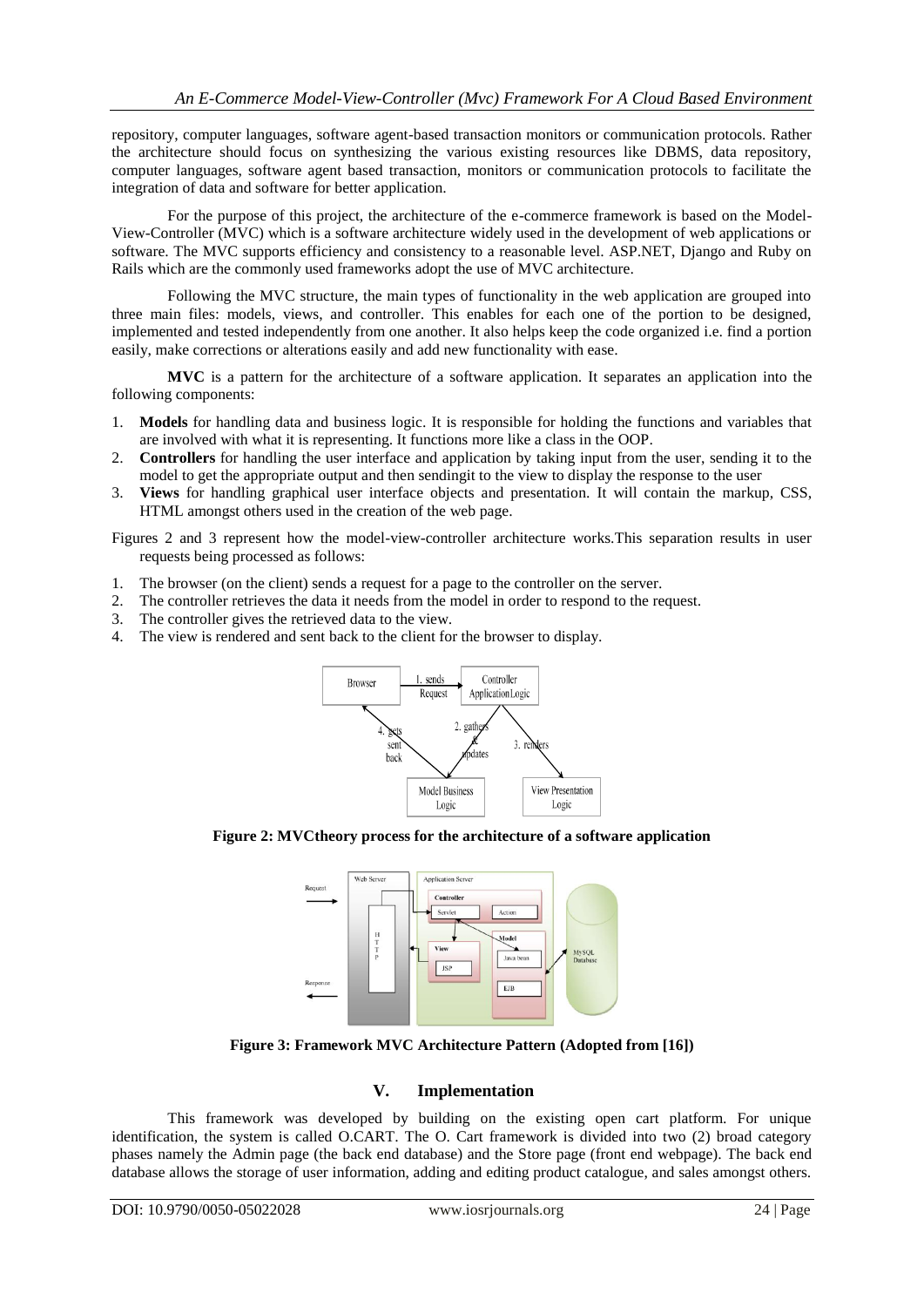The front end on the other hand reflects all the customization made in the back end.The developed system provides the following features: account, shopping cart, featured items, search tool, customer support. The backend database is developed using PHP and MySQL while the frontend webpage runs on HTML and JavaScript.

#### **BASIC FEATURES OF THE SYSTEM**

O. Cart is broadly divided into three major phases, they are the:

- a. Installation phase
- b. Admin page
- c. Store page

### **INSTALLATION PHASE**

This phase teaches how to install O. Cart with WAMPP server.

- 1. Download the latest version of WAMPP that is best suited with the operating system of your PC (Wamp64 in my case). After download, run the program and WAMPP configuration will start. NOTE: Keep everything as default to avoid complications.
- 2. Copy the install folder of O. Cart to your clipboard; navigate to local disk where the installed folder of WAMPP server is. Open the folder and again navigate to —wwwl. Create a new folder inside —wwwl folder and name it whatever name comes to mind for your store. Paste the copied O. Cart installation folder into the newly created project folder. After all said and done, we are almost there.
- 3. Open WAMPP server and start all services i.e. MySQL and Apache
- 4. Go to your web browser e.g. Mozilla and type in —localhostl. This page displays the WAMPP server homepage.
- 5. Click on —phpMyAdminl, and then navigate to new for the creation of a new database using your desired username and password preference.
- 6. Navigate back to the WAMPP server homepage and under the ―your project‖ tab, click on the name provided in (5) above. Your homepage is displayed.

"Hurray! You have just installed your ecommerce website using O. Cart framework".

#### **ADMIN PAGE**

O. Cart's administration side of the store is where all the work is. All changes made at the administration end are directly reflected in the store front and it determines how easy the customer can interact with the store. Such changes includes, modifying the layout, look, and the displays of the store front, figure 4 is the admin login page.

| <b>OCART</b> |                                      |
|--------------|--------------------------------------|
|              | Please enter your login details.     |
|              | Username                             |
|              | toomishe<br>å                        |
|              | Password                             |
|              | $\mathbf{a}$<br>                     |
|              | Forgotten Password<br><b>4</b> Login |

**Figure 4:Admin Login Page**

#### **Dashboard**

Type in the location of the store into the web browser followed by "/admin". In this case, —localhost/adminl. Fill in the correct username and password created in Step 5 of the installation process, pressing the "Login" button will direct you to the O. Cart dashboard. The first login attempt to your store, there is no content in your dashboard as shown below because there is no statistical data to be analyzed yet.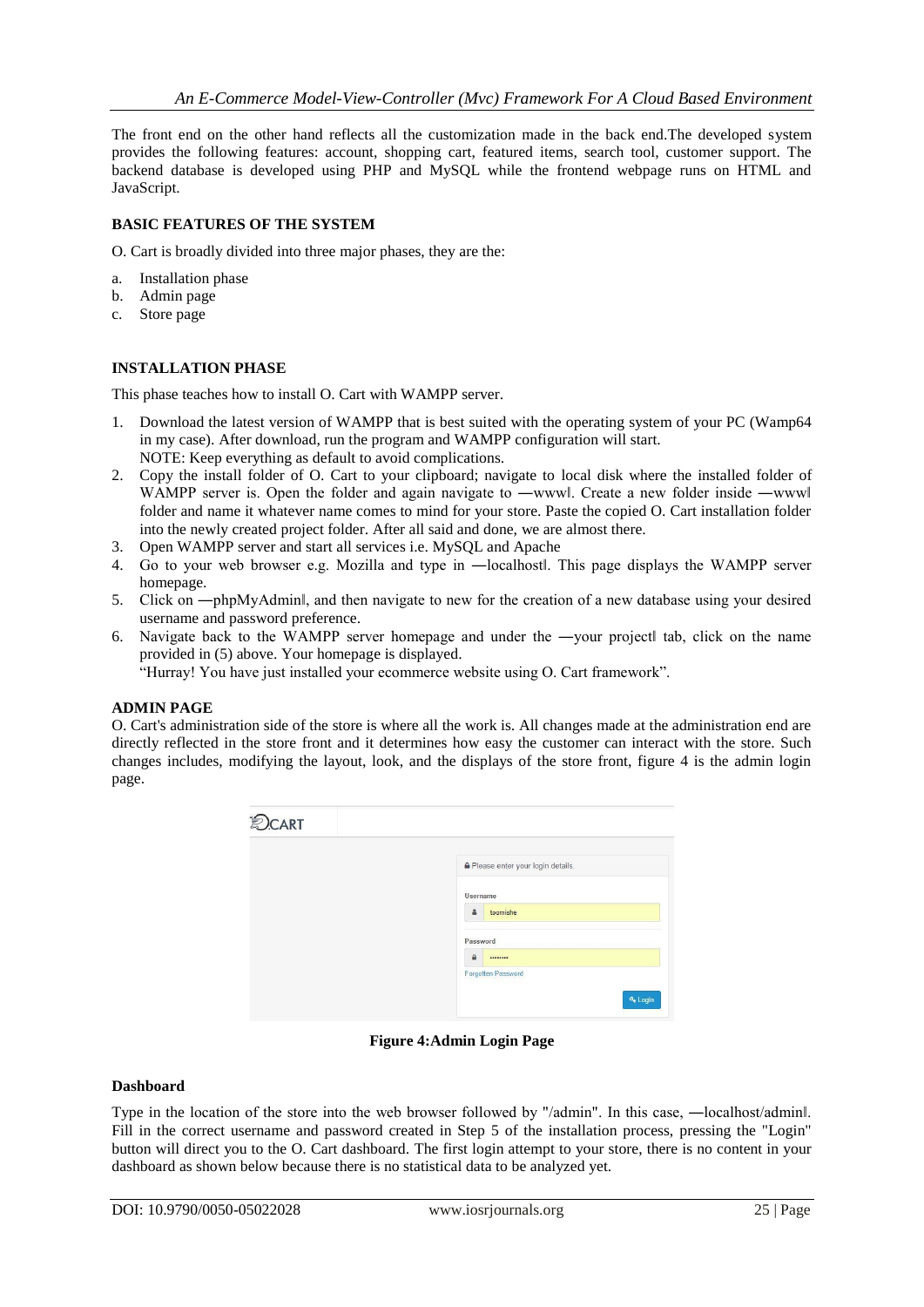

**Figure 5:**O. Carts Dashboard

The primary function of the dashboard is to give the shop owner an overview of how the shop is performing. Three 3 major sections of the dashboard provides help to understand the statistical data collected by your store. On the leftmost corner is the administration navigation. You can navigate between the "Catalog", "Sales", "System", amongst others.

#### **Catalogue**

As shown in figure 6, there are other sub-sections as discussed below in the catalogue page.

*Categories* – all products with similarities functions are grouped under a compound name such as Laptop or Notebook representing Mac, Windows etc. This feature helps customer identify similar products by placing them under the same category.

*Products* – all products that are available for sale on the website are displayed with their descriptions, image, cost price, discount price and the remaining quantity up for sale.

*Option* – it allows merchants to select the products details they want the customers to see under the description of each product

*Manufacturer* – manufacturers of the product on display are listed and it is advisable to put in the manufacturer details before adding the product so you can link the product correctly.

| <b>DCART</b>                 | oluwatunmise AK *<br>$\Theta$ |                       |       |                                              |               |          |          |               |        |  |  |
|------------------------------|-------------------------------|-----------------------|-------|----------------------------------------------|---------------|----------|----------|---------------|--------|--|--|
| <b>ENAVIGATION</b>           |                               |                       |       | Products Home Products                       |               |          | ۲        |               | Ø<br>會 |  |  |
| <b>22</b> Dashboard          |                               |                       |       |                                              |               |          |          |               |        |  |  |
| Catalog                      | ž.                            | <b>E</b> Product List |       |                                              |               |          |          |               |        |  |  |
| <b>R</b> Extensions          |                               | o                     | Image | Product Name ^                               | Model         | Price    | Quantity | <b>Status</b> | Action |  |  |
| » Marketplace<br>» Installer |                               | o                     |       | Geneva Rhinestone Wrist<br>Watch - Gold/Blue | Product<br>15 | #65,000  |          | Enabled       |        |  |  |
| » Extensions                 |                               | D                     |       | iPhone                                       | product<br>11 | #180,000 | 370      | Enabled       |        |  |  |
| » Modifications<br>» Events  |                               | ō                     |       | MacBook Pro                                  | Product<br>18 | #700,000 |          | Enabled       |        |  |  |

**Figure 6: Merchant product list**

#### **Search tool**

With the design of the web page, all products are not displayed, therefore a user can use the search tool to access products that are not visible.

#### **Featured products**

Selected products are displayed on the store front with the cost prices, images, brief descriptions and option to add to cart.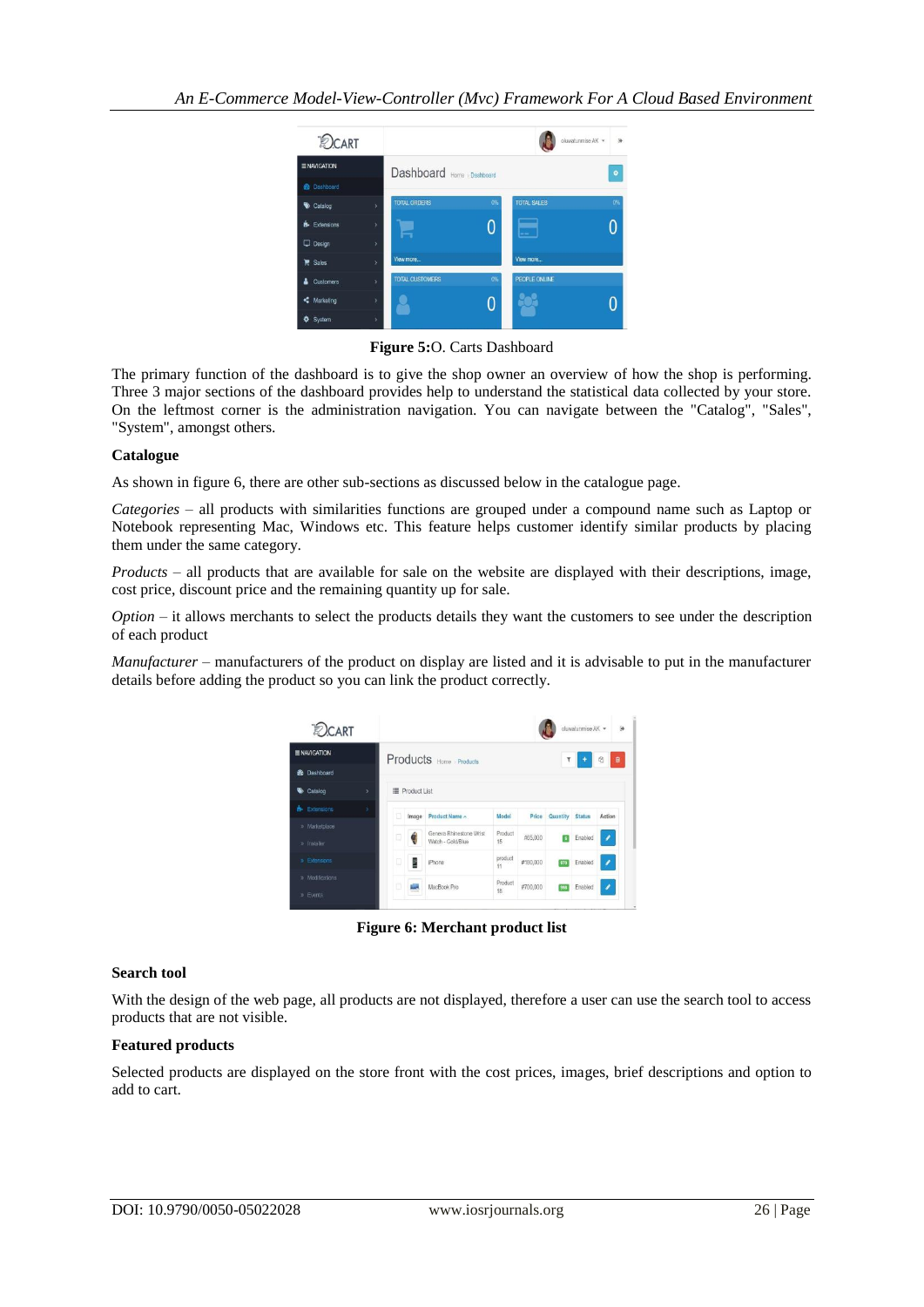

**Figure 7:** Featured Products

#### **STORE VIEW**

The store view is the part that the customer interacts with; it reveals what is displayed to the customer. The default store view for O. Cart before the customer edit it to his/her taste is displayed in figure 8.



 $\bullet$   $\bullet$   $\bullet$ 

**Figure 8:**O. Cart Store Front

#### **My Account**

On the account page, there are options to login for old users and register for new users. A strong password is required for each users and option to either subscribe to the newsletter. Also, once the user forgets his/her password, the recovery option is made available through the account page.

#### **Shopping Cart**

All products selected by the customer is stored in the shopping cart until he/she is ready to checkout i.e. proceed to the final stage of purchase

#### **Footer**

- 1. At the bottom of the page, a block of links that customers will find helpful are listed. Each block has its own category sections:
- 2. Information: Delivery Service, About Us, Delivery Information, Privacy Policy etc.
- 3. Customer service: Contact Us
- 4. My Account: My Account, Order History, Wish List, Newsletter